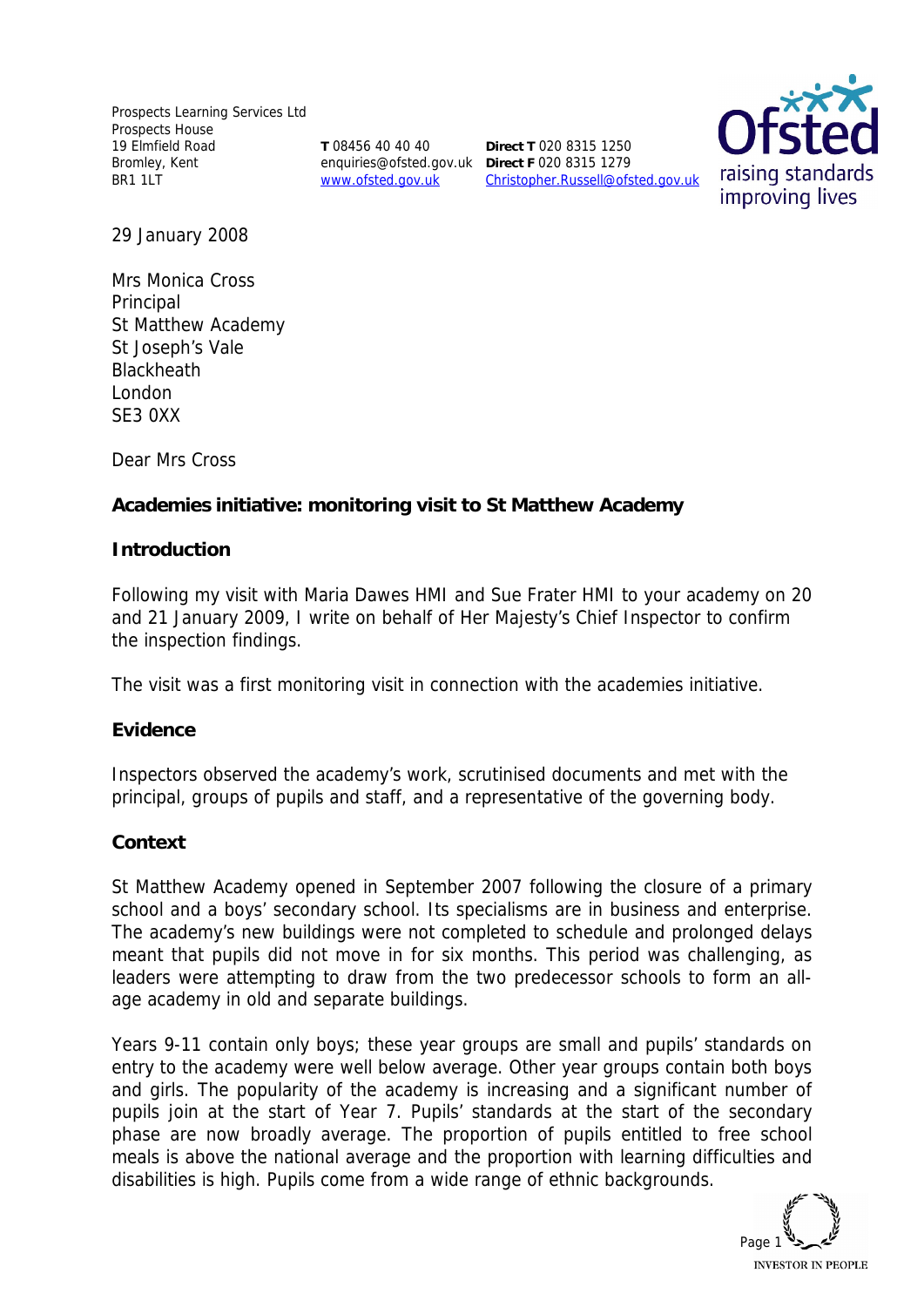

### **Achievement and standards**

Many pupils enter the nursery with skills that are below those normally expected for their age. They are making satisfactory progress in the Foundation Stage, although their standards remain below average. The academy has recognised the need to improve the tracking of children's achievement through the nursery and reception classes to improve its accuracy; sensible and well-planned actions are being taken to achieve this. Pupils are also making satisfactory progress as they move through the primary phase. Analysis of the unvalidated results for the national Key Stage 1 assessments in 2008 indicates that these pupils' results were close to the national average. Using the performance of pupils in the predecessor school as a baseline, this indicates a rise in standards, particularly at the higher levels. Pupils are also making broadly satisfactory progress in the secondary phase. Overall GCSE results were well below national averages in 2008, partly because most of these pupils took fewer than eight GCSE qualifications. However, pupils' achievement in the qualifications that they did take was satisfactory.

Based on pupils' current work in lessons and on the academy's own records, there are signs that their achievement is increasing. Pupils speak of how their progress has improved since transferring to the academy. Measures to improve pupils' literacy levels, most notably the new literacy and accelerated reading schemes that have been introduced into the primary phase, are having a clear impact on their skills.

### **Personal development and well-being**

Pupils in all year groups are positive about the new academy, and the facilities and opportunities that it provides. However, those in the secondary phase in particular say that this enjoyment is marred by the inconsistent quality of lessons. Much has been done to develop a strong sense of community across the whole academy. Older pupils enjoy a range of opportunities to support and act as role models for younger children, for example by listening to them read and supporting them in lessons. They rise to this challenge well and pupils in the primary phase appreciate and value their support.

Behaviour around the academy is generally orderly and calm. There are clear and precise systems for managing behaviour in primary classrooms; primary teachers apply these systems consistently and rigorously. As a result, the pupils are very clear about what behaviour is expected and the consequences of misbehaviour. However, secondary specialists who teach a few primary lessons do not always follow these systems closely enough and this can lead to some misbehaviour in their lessons. Systems for managing behaviour in the classroom at Key Stages 3 and 4 are not consistently applied by teachers. Secondary pupils say that too many lessons are still affected by low-level disruption and misbehaviour.

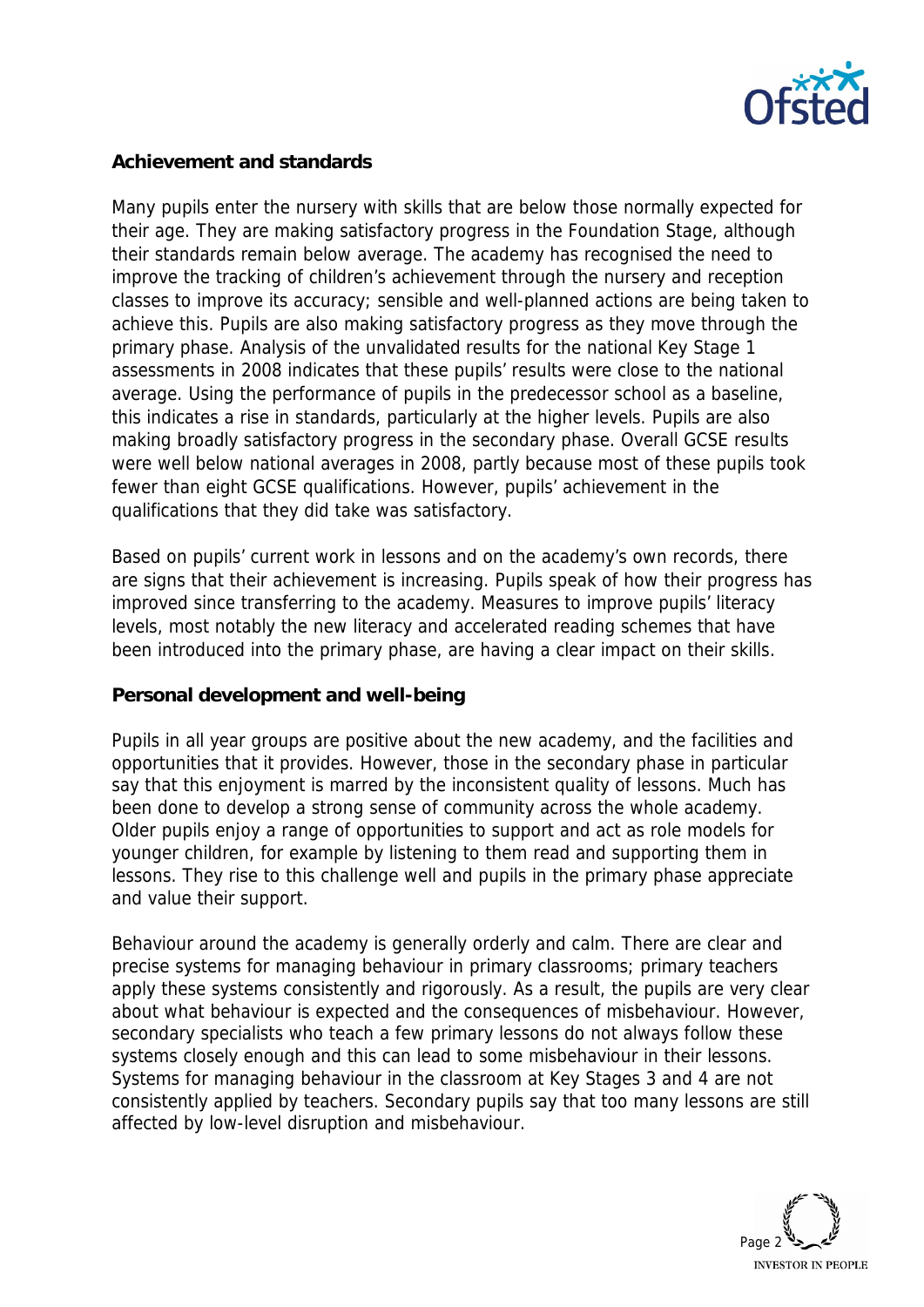

The attendance of secondary aged pupils has improved, although it remains below average in both primary and secondary phases. There is variability between the attendance rates of different year groups. Although staff work well with individual pupils to reduce absence, data about attendance are not used systematically enough to identify patterns, trends or improvements.

# **Quality of provision**

There is considerable variability in the quality of lessons. A number of good and outstanding lessons were observed during the inspection. In these lessons teachers matched the work carefully to pupils' needs and interests, using a range of interesting tasks and teaching strategies to engage and challenge them. Pupils in these lessons responded enthusiastically to the challenge and behaviour was good. However, too many lessons lack sufficient variety to interest and challenge pupils: in these lessons teachers spend a lot of time talking to the whole class and pupils spend too much time listening. Expectations of pupils and the pace of learning are frequently too low, and most teachers are only just beginning to use information about pupils' targets and current attainment when they plan their lessons. Advice and guidance is inconsistent. In the primary phase pupils are clear about their curricular targets, marking is precise and helpful, and the pupils know what to do to improve. This is not always the case in the secondary phase.

The curriculum has been reviewed at all key stages and a number of useful changes have been made. Older pupils now have greater choice about optional subjects, although vocational opportunities are still somewhat limited. Many lessons are now 100 minutes long. This has enabled some teachers to be more innovative in their teaching and to develop more extended and interesting activities. However, where teaching is weaker, the extended lesson length exacerbates poor behaviour and a slow pace of learning.

Tutor time is now forty minutes long in the middle of the day at Key Stages 3 and 4. In some cases this time is used in a focused manner to develop pupils' learning skills and their social and moral understanding, and to give them helpful guidance about how to improve their learning. However, the use of this time is inconsistent and, in many cases, its impact on raising attainment is limited.

### **Leadership and management**

The academy has a clear direction. Senior leaders have a strong vision for the potential benefits that being an all-through academy brings and much is being done to develop and exploit these opportunities. The academy now has a proven capacity to improve: senior leaders have a realistic understanding of the academy's strengths and weaknesses, and significant improvements have already been made. Extensive and ambitious plans are in place to support further development, although the key issues for improvement are sometimes lost in the wide range of planned actions. Much is being done to make improvements, although the impact of the academy's

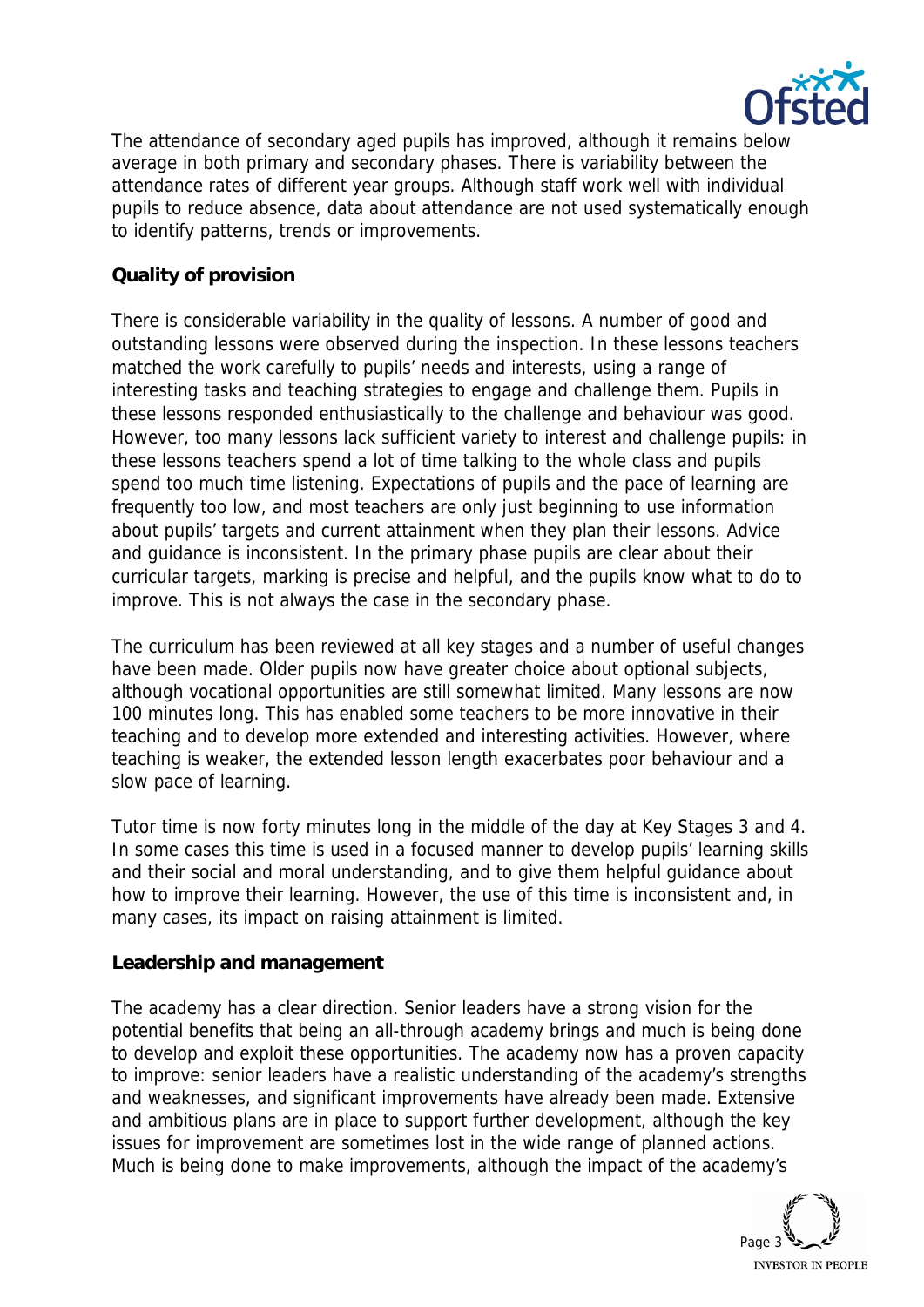

actions on pupils' achievement, personal development and well-being is often not evaluated with sufficient precision. Challenging targets are being used to raise pupils' aspirations and teachers' expectations. However, the systems that the academy uses to collect and use data about pupils' achievement are still developing. Data are not always accurate enough, sometimes too complex, and are not used systematically enough to help raise standards.

Some useful work has been done to develop the quality of teaching and learning. Senior leaders have a good understanding of individual teachers' strengths and weaknesses. A wide range of training and development opportunities are helping many teachers to plan more interesting and varied lessons. However, leaders do not spend sufficient time observing lessons and feeding back to teachers in a way that helps them to improve their teaching. Additionally, while much useful work is being done to strengthen the general effectiveness of middle leaders, not enough is being done to ensure that they have the skills necessary to challenge and support teachers to improve their lessons.

The academy's specialisms in business and enterprise are already making a clear, positive contribution to its development. The termly enterprise weeks, for example, involve all pupils from Nursery to Year 11. These weeks are helping pupils to develop a wide range of skills and a deeper understanding of citizenship and community cohesion.

Inspectors drew the academy's attention to its failure to meet all the current Government requirements relating to safeguarding. Action to tackle this weakness is an urgent priority.

## **External support**

The academy makes good use of external support from the Specialist Schools and Academies Trust and a wide range of other sources. This support is well directed and managed by senior leaders to ensure that it makes a positive and sustained impact.

### **Main Judgements**

The academy has made satisfactory progress towards raising standards.

**Priorities for further improvement**

- Sharpen procedures for lesson observation to ensure that individual teachers have the feedback necessary to enable them to improve the quality of their lessons.
- Improve the way in which data about pupils' achievement, personal development and wellbeing are used to raise standards.
- Evaluate the impact of the academy's actions more precisely.